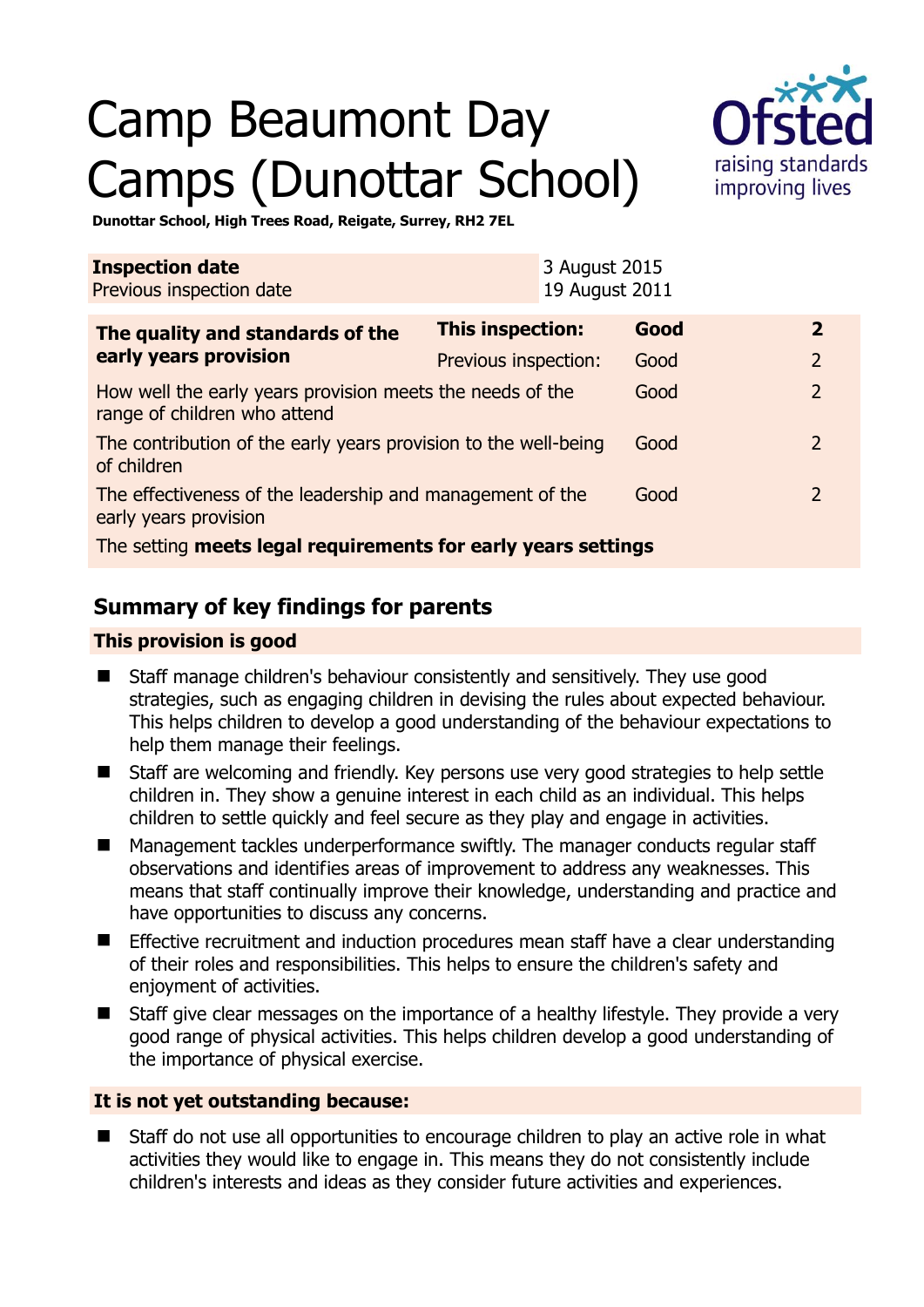# **What the setting needs to do to improve further**

#### **To further improve the quality of the early years provision the provider should:**

 $\blacksquare$  increase opportunities for children to play a more active role in sharing their ideas about the activities they would like to engage in, to fully include their suggestions when considering future play experiences.

## **Inspection activities**

- The inspector observed the staff's interactions with children.
- The inspector spoke to children and staff during the inspection.
- The inspector sampled a range of documents, including the safeguarding policy, the medication and accident records, and the children's registration and attendance records.
- The inspector and the early years manager undertook a joint observation.
- The inspector held discussions with the area manager, the camp manager and the early years manager.

#### **Inspector**  Jacqueline Walter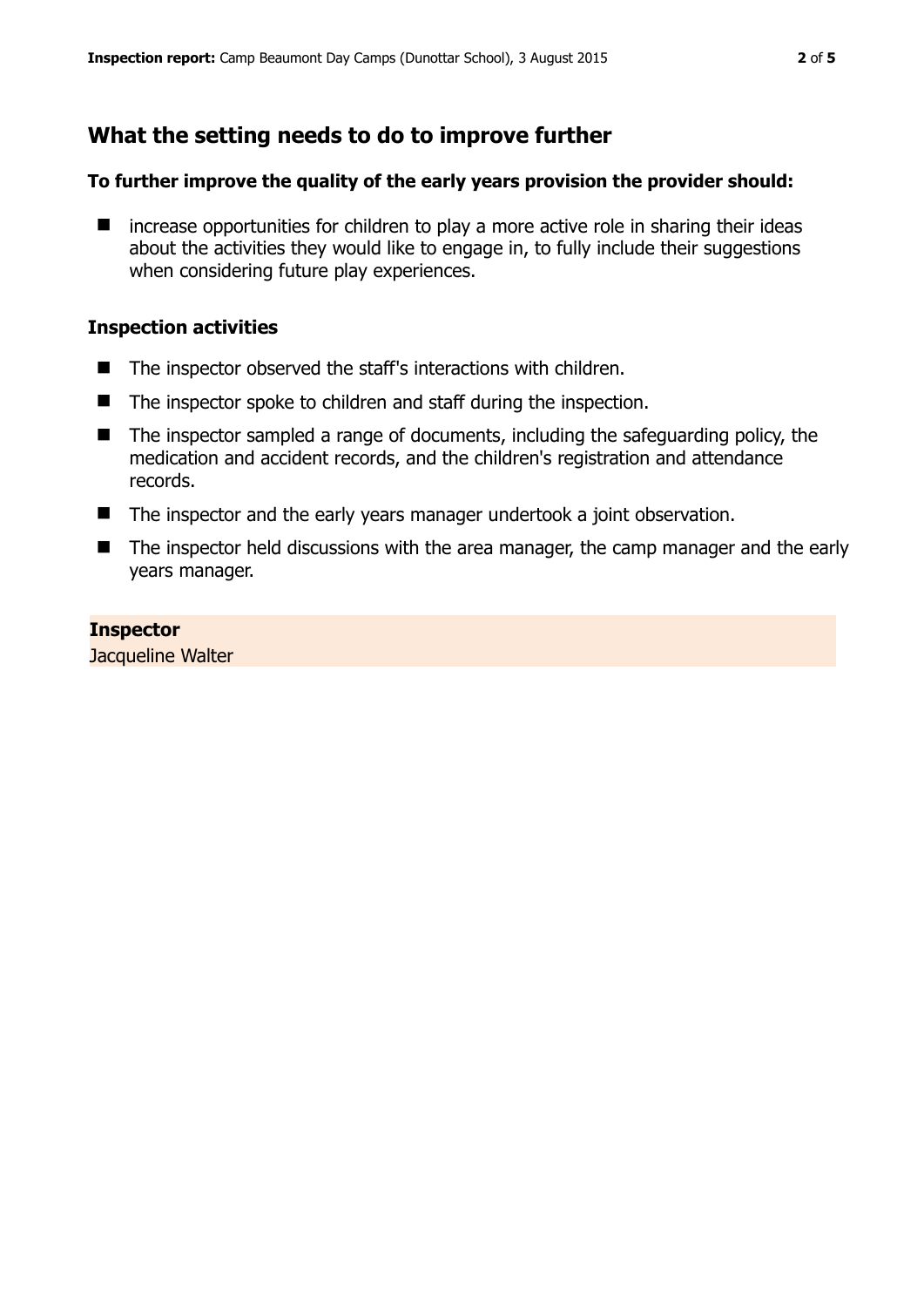## **Inspection findings**

#### **How well the early years provision meets the needs of the range of children who attend. This is good**

Staff interact with children well. They are friendly, sensitive and encourage children to explore during activities. For example, during themed, creative activities children discuss the animals they find in relevant countries. They then choose whether to use coloured pencils, paints or pastels to draw them. Staff effectively challenge children and encourage them to practise their skills. For example, they encourage children to try rolling down small slides or to kick footballs to each other. This motivates children to explore movement and continue their development of physical skills. Children enjoy listening to sounds, exploring textures and smelling the fragrances of the things they find on nature trails. This helps them to develop a good understanding of the natural world.

#### **The contribution of the early years provision to the well-being of children is good**

Overall, staff use good methods to support children's emotional well-being. Children introduce themselves and talk about their favourite things during a group activity early in the day. This helps them to develop friendships and feel secure quickly. Staff encourage children to be independent and to take on responsibility well. For example, they ask children who have attended the setting before to show new children where they need to keep their personal belongings and resources. As a result, children are competent and manage tasks, such as placing their lunch boxes and personal belongings safely in a designated area. Staff support children to learn about risk. They discuss with children where they should do their activities and any risks that may arise.

## **The effectiveness of the leadership and management of the early years provision is good**

The leadership and management team has a secure understanding of their responsibilities. Staff work closely with parents and provide feedback daily to share information about the children's activities and achievements, or any concerns. For example, they talk to parents each day and also provide a written document known as a passport. As a result, there is a consistent approach in supporting children's developing skills and care. The leadership and management team recognises the need for regular training. During pre-camp meetings all the staff receive in-service training regarding safeguarding issues. As a result, they demonstrate a very clear understanding of the signs and symptoms that may cause them concern. They also know the procedures to follow if any concerns arise about children's welfare or staff practice. This helps to ensure that they protect the children's welfare. The leadership and management team has effective arrangements for evaluating the setting. For example, staff complete weekly evaluations of the activities, identifying what is going well and what needs to be improved. This helps to continually improve the quality of provision for children.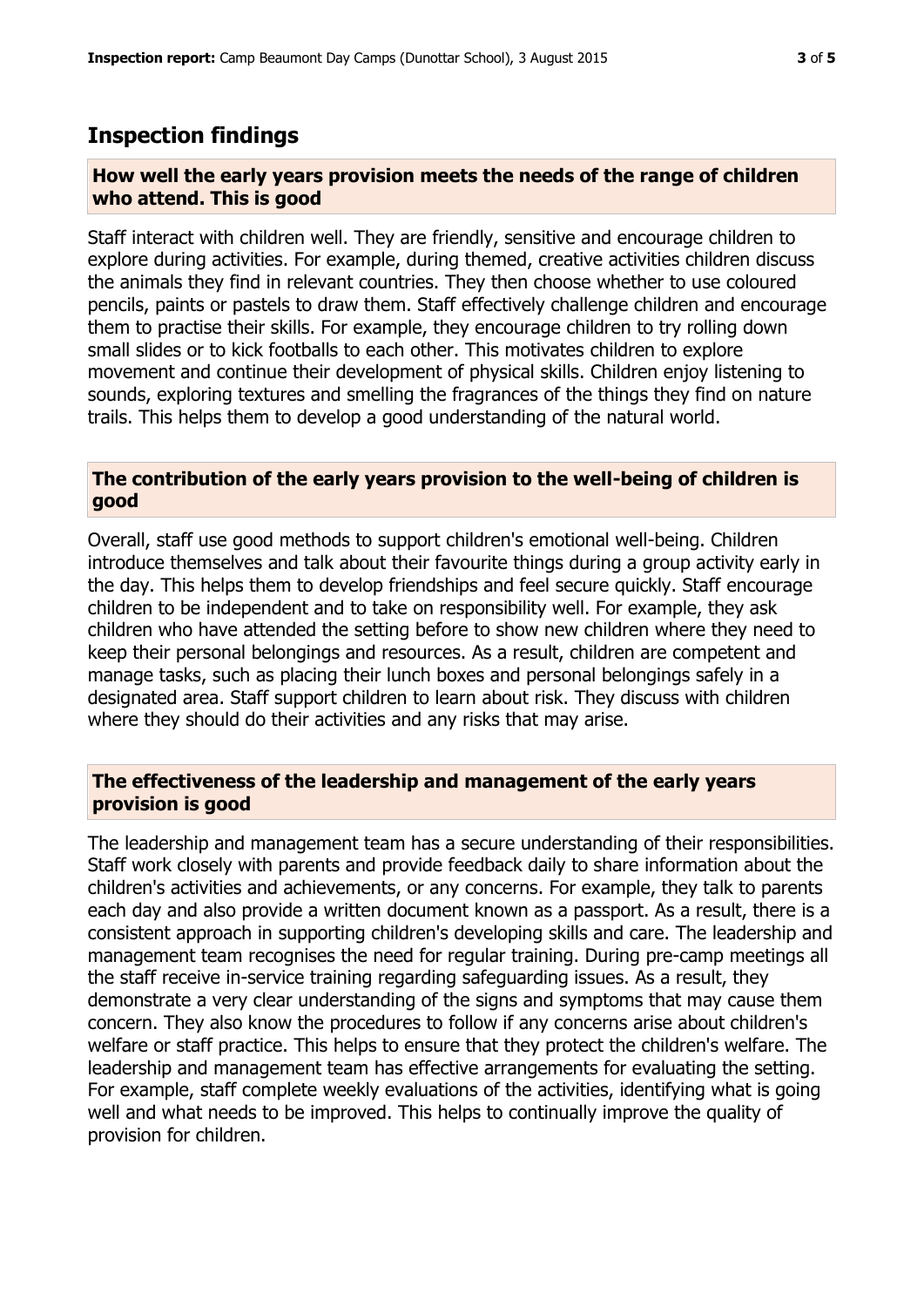# **Setting details**

| Unique reference number       | EY303783                        |  |
|-------------------------------|---------------------------------|--|
| <b>Local authority</b>        | Surrey                          |  |
| <b>Inspection number</b>      | 993950                          |  |
| <b>Type of provision</b>      | Out of school provision         |  |
| <b>Registration category</b>  | Childcare - Non-Domestic        |  |
| <b>Age range of children</b>  | $0 - 8$                         |  |
| <b>Total number of places</b> | 50                              |  |
| Number of children on roll    | 27                              |  |
| <b>Name of provider</b>       | Camp Beaumont Day Camps Limited |  |
| Date of previous inspection   | 19 August 2011                  |  |
| <b>Telephone number</b>       | 01737 761945                    |  |

Camp Beaumont Day Camps (Dunottar School) registered in 2005. It operates from Dunottar School in Reigate, Surrey. It is open each weekday during the school holidays, from 8am to 6pm. A team of 16 staff, which includes two managers, work with the children. Two members of staff, one of whom is a manager, hold Qualified Teacher Status and one member of staff holds a childcare qualification at level 2.

This inspection was carried out by Ofsted under sections 49 and 50 of the Childcare Act 2006 on the quality and standards of provision that is registered on the Early Years Register. The registered person must ensure that this provision complies with the statutory framework for children's learning, development and care, known as the Early Years Foundation Stage.

Any complaints about the inspection or the report should be made following the procedures set out in the guidance 'Complaints procedure: raising concerns and making complaints about Ofsted', which is available from Ofsted's website: www.gov.uk/government/organisations/ofsted. If you would like Ofsted to send you a copy of the guidance, please telephone 0300 123 4234, or email enquiries@ofsted.gov.uk.